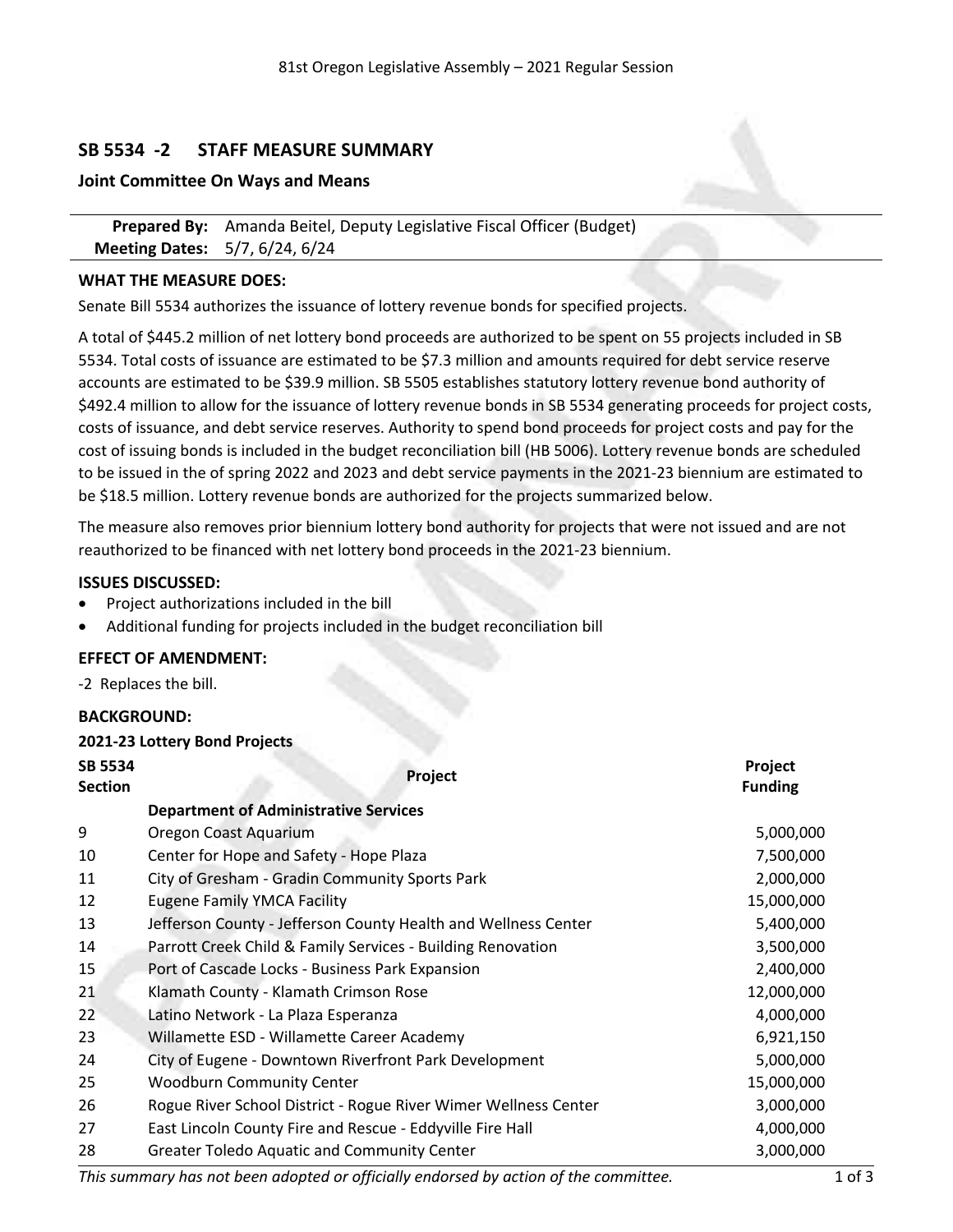#### **SB 5534 -2 STAFF MEASURE SUMMARY**

| 29       | Multnomah County - Behavioral Health Resource Center                                    | 10,000,000  |
|----------|-----------------------------------------------------------------------------------------|-------------|
| 30       | City of North Plains - Public Works/Emergency Operations Center                         | 5,000,000   |
| 31       | City of John Day - Central Grant County Aquatics Center                                 | 2,000,000   |
| 32       | Family Justice Center of Washington County - Family Peace Center                        | 6,250,000   |
| 33       | Corvallis Homeless Shelter Coalition - Project Turnkey Corvallis                        | 5,000,000   |
| 34       | Wasco County - Columbia Gorge Resolution Center                                         | 4,500,000   |
| 35       | Port of Portland - PDX Seismically Resilient Runway Engineering Design                  | 4,000,000   |
| 36       | Willamette Falls Locks and Canal                                                        | 7,250,000   |
| 37       | City of Phoenix - Public Safety Building                                                | 13,600,000  |
| 38       | Mid-Willamette Family YMCA - Multi-Purpose Sports Field Complex                         | 4,578,144   |
| 39       | Serendipity Center - Believe In Me Campus Expansion                                     | 2,800,000   |
| 40       | <b>OMSI District New Water Avenue</b>                                                   | 5,000,000   |
| 41       | City of Lincoln City - D River Welcome Center                                           | 2,500,000   |
| 42       | Port of Morrow - Workforce Center                                                       | 4,300,000   |
| 43       | City of Redmond - Public Safety/Mental Health Triage Center                             | 3,000,000   |
|          | <b>Total DAS</b>                                                                        | 173,499,294 |
|          |                                                                                         |             |
|          | <b>Department of Education</b>                                                          |             |
| 3        | <b>Broadband Connecting Oregon Schools Grants</b>                                       | 17,500,000  |
|          |                                                                                         |             |
|          | <b>Department of Transportation</b>                                                     |             |
| 17       | City of Sherwood - Pedestrian-Bike Bridge                                               | 4,000,000   |
| 48       | Tualatin Hills Parks & Recreation District - Fanno Creek Regional Trail<br>Improvements | 2,100,000   |
|          | <b>Total ODOT</b>                                                                       | 6,100,000   |
|          |                                                                                         |             |
|          | <b>Department of Veterans' Affairs</b>                                                  |             |
| 18       | Salem Y Veterans Housing - Veterans' Affordable Housing                                 | 6,000,000   |
|          |                                                                                         |             |
|          | <b>Housing and Community Services Department</b>                                        |             |
| 50       | <b>Wildfire Recovery Housing Supply</b>                                                 | 30,000,000  |
| 51       | Wildfire Recovery Housing Land Acquisition                                              | 20,000,000  |
|          | <b>Total HCSD</b>                                                                       | 50,000,000  |
|          |                                                                                         |             |
|          | <b>Oregon Business Development Department</b>                                           |             |
| 1        | Special Public Works Fund                                                               | 50,000,000  |
| 2        | Brownfields Redevelopment Fund                                                          | 10,000,000  |
| 16       | Levee Grant Program                                                                     | 15,000,000  |
| 44(2)(a) | Maxville Heritage Interpretive Center - Preservation of Maxville Townsite               | 750,000     |
| 44(2)(b) | <b>Artists Repertory Theatre</b>                                                        | 2,000,000   |
| 44(2)(c) | The Josephy Center for Arts and Culture                                                 | 600,000     |
| 44(2)(d) | Eastern Oregon Regional Theatre - Baker Orpheum Theatre Restoration                     | 295,000     |
| 44(2)(e) | Chehalem Cultural Center - Performing Arts Wing                                         | 1,250,000   |
| 44(2)(f) | Siltez Tribal Arts and Heritage Society                                                 | 750,000     |
| 44(2)(g) | The Jon G. Shedd Institute for the Arts                                                 | 1,600,000   |
| 44(2)(h) | Little Theatre on the Bay - Liberty Theatre Expansion                                   | 600,000     |
|          |                                                                                         |             |

*This Summary has not been adopted or officially endorsed by action of the committee.* 2 of 3